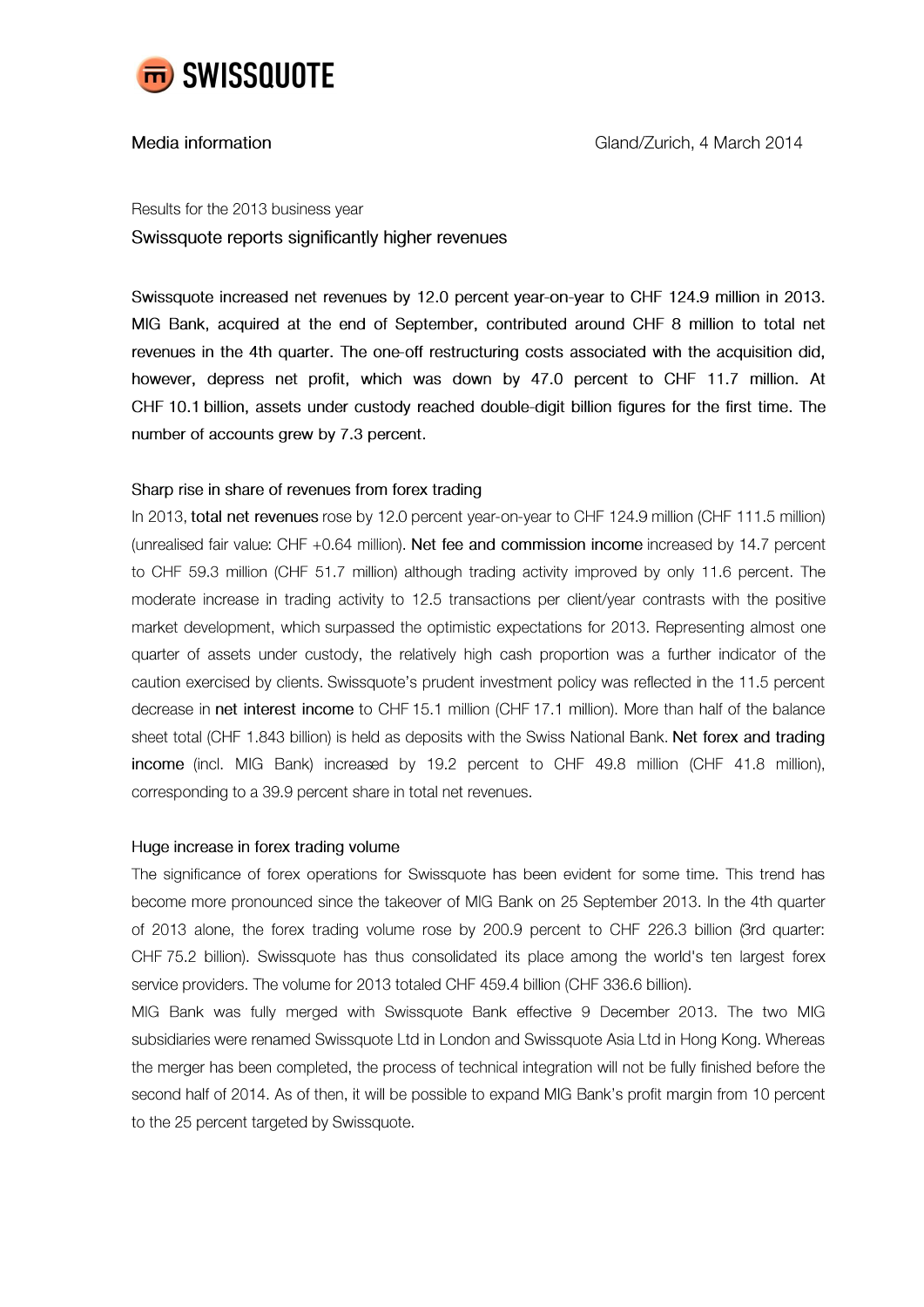

## One-off acquisition costs depress net profit

Swissquote posted an 8.8 percent increase in pre-tax profit on ordinary business in 2013. This encouraging operating result was impacted by extraordinary one-off costs and provisions, which led to a 47.0 percent drop in net profit. The bulk of the extraordinary expenses of CHF 12.8 million relate to the acquisition of MIG Bank.

At CHF 95.8 million (CHF 84.7 million), operating expenses were 13.0 percent higher in 2013 than in the previous year. The increase in operating expenses is also largely due to integration costs and additional payroll and related expenses. Following the acquisition, Swissquote has a total headcount of 507 at its Gland head office and its five subsidiaries. Pre-tax profit came to CHF 29.1 million (CHF 26.7 million), and net profit - having been reduced by the extraordinary costs - stood at CHF 11.7 million (CHF 22.0 million). The pre-tax profit margin was 23.3 percent (24.0 percent), and the net profit margin 9.3 percent (19.7 percent). Earnings per share amounted to CHF 0.82 (CHF 1.52). Although the purchase of MIG Bank was financed entirely with equity capital, the impact on total equity and the common equity ratio was modest: total equity rose slightly by 2.2 percent to CHF 247.9 million (CHF 242.6 million); the core capital ratio reached 20.6 percent (23.0 percent).

## Continued growth in assets under custody and number of clients

The number of clients increased further in 2013. The total number of accounts rose by 7.3 percent year-on-year to 216,357 (201,582). The breakdown is 163,486 trading accounts (+2.2 percent), 31,051 saving accounts (+3.5 percent) and 936 ePrivate Banking accounts (+21.9 percent). The 20,884 eForex accounts (+92.1 percent) include the 9,600 MIG clients. Compared with the previous year, assets under custody increased by 17.5 percent to CHF 10.083 billion (CHF 8.581 billion). As at end 2013, assets of CHF 9.111 billion were held in trading accounts, CHF 704.9 million in saving accounts, and CHF 33.9 million in ePrivate Banking accounts. Assets under custody held in eForex accounts (incl. MIG clients) amounted to CHF 232.6 million. The increase in assets under custody is due half to growth in the value of the assets and half to net new monies. While net new monies in 2013 decreased by 8.7 percent year-on-year to CHF 765.2 million (CHF 838.0 million), they more than doubled in the 4<sup>th</sup> quarter compared with the 3rd quarter.

## Expansion of forex activities outside Switzerland

Swissquote aims to further step up its strategy of expanding forex activities outside Switzerland, in particular at the London, Dubai and Hong Kong offices. An application is pending for a category 4 license for the Malta subsidiary so that it can in future operate as a custodian bank for European funds.

## Cautious optimism for 2014

Swissquote's view of the market for 2014 is fundamentally optimistic. Accordingly, revenue growth of 20 percent is assessed as realistic. Net new monies of CHF 1 billion are projected, and a forex volume of CHF 1,000 billion is being targeted. In the ePrivate Banking segment, assets under custody should grow to CHF 100 million and revenues are expected to surpass the one million mark.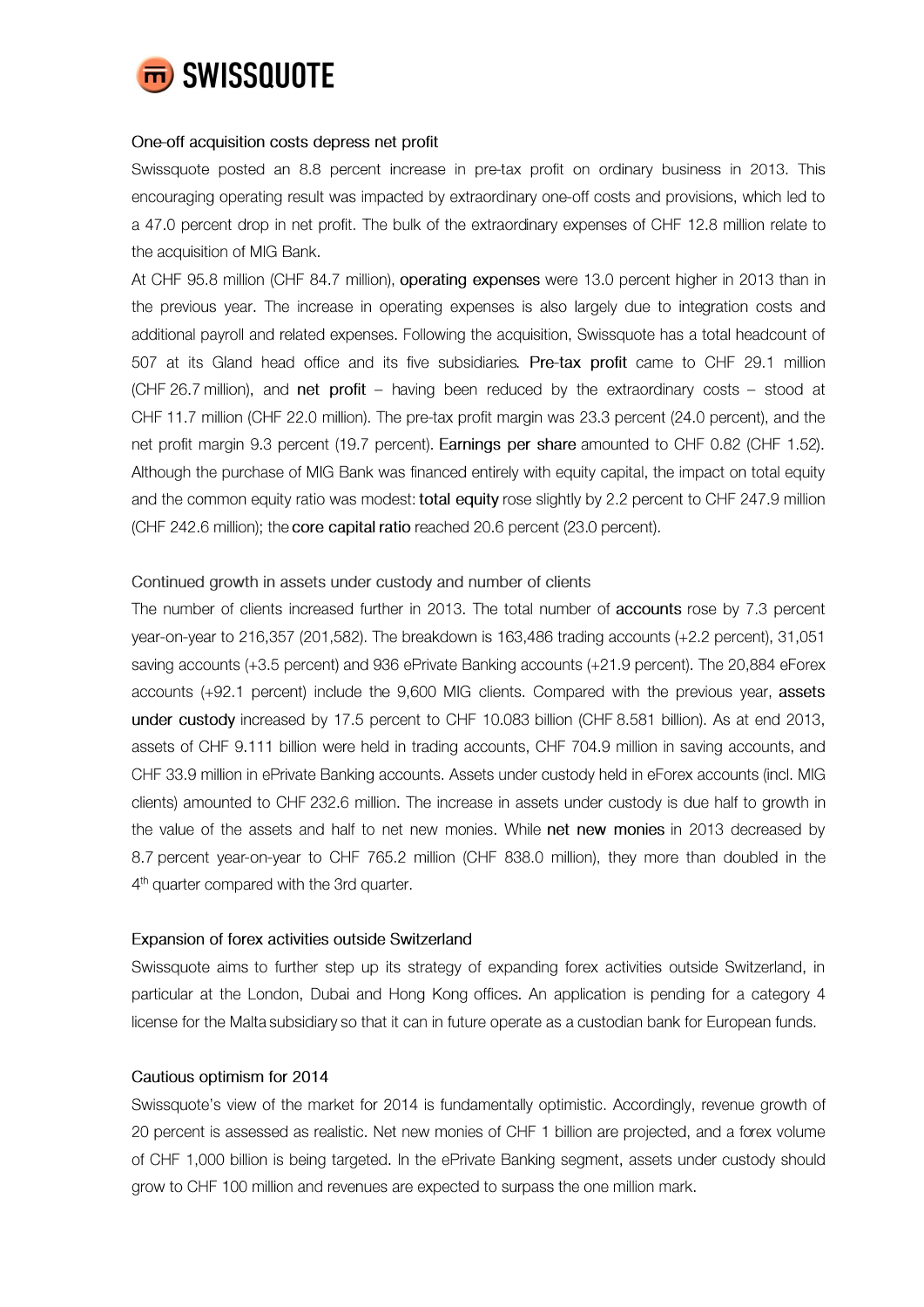

# Change in reporting practice

As of 2014, Swissquote will no longer be publishing financial reports quarterly but will instead focus on reporting half-yearly and yearly. Past experience has shown that analysts, media and shareholders are not very interested in quarterly results unless they relate to significant occurrences. Consequently, Swissquote has decided to stop the costly practice of producing reports every quarter. Swissquote will, of course, in future continue to report any special developments or changes as and when they happen.

# Distribution of profit to shareholders

The Board of Directors will propose to the Annual General Meeting of Swissquote Group Holding Ltd on 7 May 2014 that an unchanged dividend of CHF 0.60 per share be distributed.

The complete financial report for the 2013 business year is available at: http://www.swissquote.ch - THE COMPANY/Investor Relations/Reporting

#### Swissquote - The Swiss Leader in Online Banking

As a leading provider of online financial services, Swissquote offers innovative solutions and analysis tools to meet the wide range of demands and needs of its clients. As well as various online trading services, the user-friendly platform also provides solutions for eForex, ePrivate Banking, eMortgage and flexible saving accounts. In addition to a low-cost service for private clients, Swissquote also offers specialized services for independent asset managers and corporate clients.

Swissquote is quoted on the SIX Swiss Exchange (SQN) and holds a banking license. The company is subject to supervision by the Swiss Federal Financial Market Supervisory Authority (FINMA) and is a member of the Swiss **Bankers Association.** 

## For further information

Marc Bürki, CEO Swissquote Bank AG, Chemin de la Crétaux 33, CH-1196 Gland Tel. +41 22 999 98 50, mobile +41 79 413 41 45, marc.burki@swissquote.ch

## Nadja Keller, Assistant to CEO

Tel. +41 44 825 88 01, nadja.keller@swissquote.ch

## Agenda 2014

| 07.05.2014 | Annual General Meeting in Zurich                                                      |
|------------|---------------------------------------------------------------------------------------|
| 22.07.2014 | Figures for the first half of 2014 (presentation at the SIX Swiss Exchange in Zurich) |